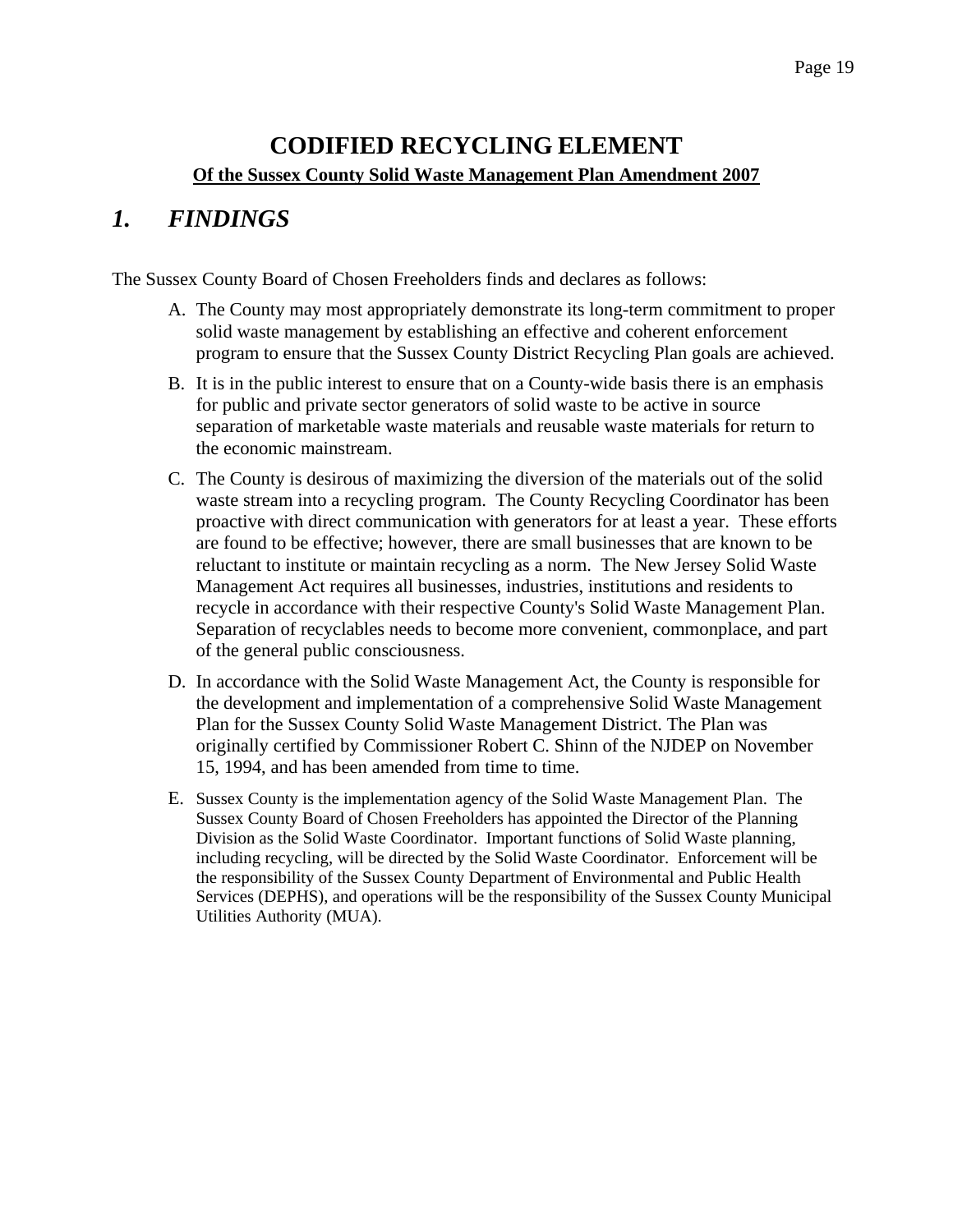## *2. PURPOSES*

The purposes of this Solid Waste Management Plan are, on a County-wide basis, to standardize and:

- A. To codify existing County policy and procedures to enable the Sussex County Division of Health to efficiently enforce and effectively administer the Sussex County Solid Waste Management Plan as it exists and as it may be amended from time to time.
- B. To establish minimum standards of performance for residential and non-residential generators of solid waste and recyclable materials so as to provide for an effective and coherent source separation and recycling management strategy.
- C. To aid in the conservation and recovery of valuable resources.
- D. To establish standardized responsibilities for residential generators of solid waste throughout Sussex County.
- E. To establish standardized responsibilities for non-residential generators of solid waste throughout Sussex County.
- F. To establish standardized performance responsibilities for all Sussex County Municipal Recycling Coordinators.
- G. To establish standardized performance responsibilities for the Sussex County Recycling Coordinator.
- H. To provide mechanisms for the enforcement of the provisions of this Plan and to provide for penalties for those who, upon a compliance evaluation, are found to be non-compliant with any provision of this Solid Waste Management Plan, and to fix certain fees for compliance monitoring activities.
- I. To remove a maximum amount of recyclable material from the County solid waste stream.

## *3. SCOPE*

- A. All residential and non-residential generators of solid waste residing within Sussex County shall be responsible to source separate certain Class A and/or Class B recyclable materials in accordance with methodologies as particularly prescribed in respective municipal recycling ordinances and in compliance with the most current Sussex County District Recycling Plan required pursuant to the provisions of the "Solid Waste Management Act" P.L. 1970 c. 39 (N.J.S.A, 13:1E et seq.). The Sussex County District Recycling Plan was adopted by the Sussex County board of Chosen Freeholders in December 1987. The Sussex County Solid Waste Management Plan was completed and submitted to NJDEP in 1980 and has been amended and updated since then. A Codified Solid Waste Management Plan was DEP certified on November 15, 1994.
- B. The following requirements are included herein:
	- a. Residential Generators must follow Sections 6, 7.
	- b. Non-Residential Generators must follow Sections 8, 9.
	- c. Transporters must follow Section 10.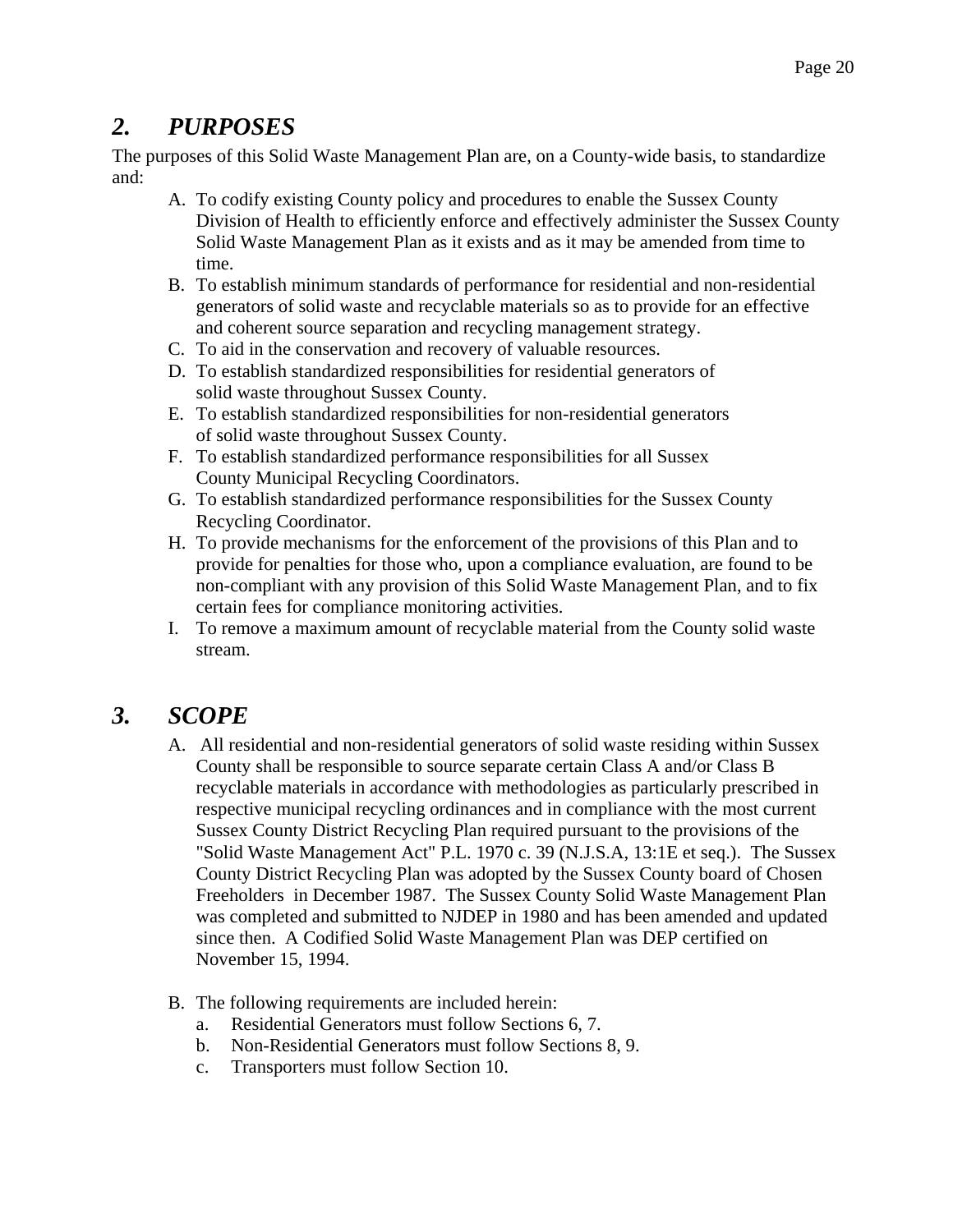- d. Municipalities are encouraged to perform items including but not limited to G-J in Section 11.I.
- e. County Recycling Coordinator has responsibilities listed in Section 12.
- f. Penalties for violations of the Solid Waste Management Plan are described in Section 13.

## *4. DEFINITIONS*

Definitions, words and terms as used in this Solid Waste Management Plan shall have the meanings as set forth in The Solid Waste Management Act N.J.S.A. 13:1E-4 et seq. particularly the New Jersey Statewide Mandatory Source Separation and Recycling Act N.J.S.A. 13:1E-99.11 et seq., and the rules and regulations promulgated thereunder in N.J.A.C. 7:26-1 et seq., and N.J.A.C. A-1.1 et seq.

### **ADDITIONAL DEFINITIONS**

**Dwelling:** shall mean any building occupied in whole or in part as the temporary or permanent home or residence of a single family and up to three family units of dwelling space.

**Fully owner-occupied dwelling:** shall mean a dwelling not occupied by a tenant. **Multiple dwelling:** shall mean any building of one or more stories, and any land appurtenance thereto, and any portion thereof in which three (3) or more units of dwelling space are occupied, or are intended to be occupied, by three (3) or more persons who live independently of each other.

**Non-Residential generator:** shall mean any commercial and institutional premises, including but not limited to: retail, wholesale, restaurants, taverns, schools, institutions, warehouses, construction sites, factories, and office buildings.

**Occupancy:** shall mean the purpose or activity for which a building or space is used or is designed or intended to be used.

**Occupant:** shall mean any person, including guests, in actual physical possession or occupancy of a dwelling and/or unit of dwelling space on a regular basis. For purposes of assigning specific duties or responsibilities, the term, unless the text indicates otherwise, shall mean the owner, tenant, lessee, head of the family or household, or the adult person or emancipated minor assuming basic responsibility for the continued renting or occupancy of the dwelling space.

**Operator:** shall mean any person who shall either be designated to manage or operate any multiple dwelling on behalf of the owner; or actually managing or operating any multiple dwelling; or if registration under, or evidence of management, or operation under, is not available, the person collecting rents or making charges for use of the premises, or in the absence of a person satisfying the superintendent, janitor or resident caretaker, having any responsibility for the maintenance of the premises.

**Owner:** shall mean the person who has legal title of record to a dwelling.

**Person:** shall mean an individual, partnership, corporation or other legal entity.

**Premises:** shall mean land, improvements thereon, or any part thereof.

**Residential generator:** shall mean any single or multi-dwelling unit including singlefamily homes, garden and high-rise apartments, condos, townhouses, and other multifamily units.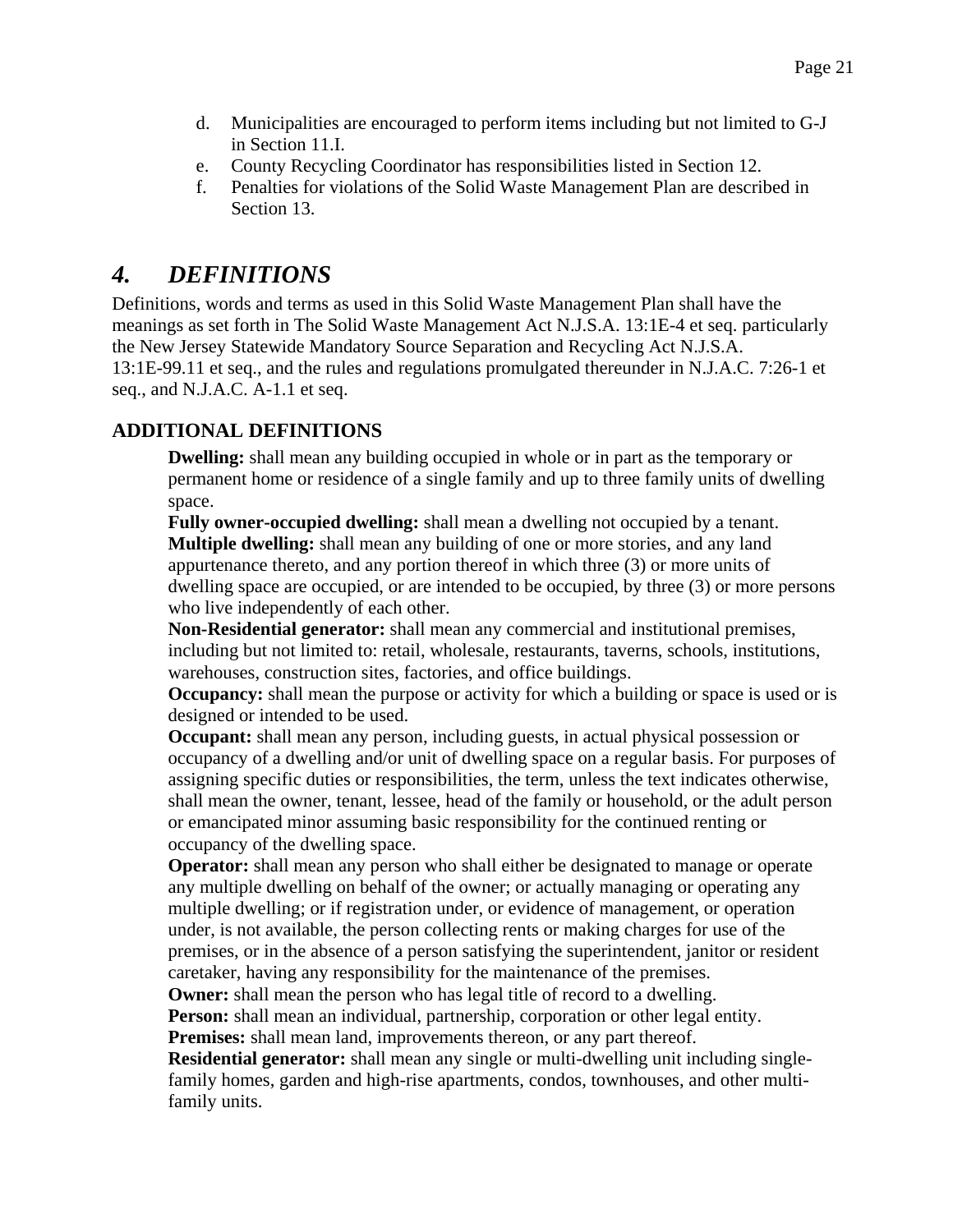**Unit of dwelling space:** shall mean any room or rooms, or suite or apartment thereof; whether furnished or unfurnished, which is occupied, or intended, arranged or designed to be occupied, for sleeping or dwelling purposes, by one or more persons, including but not limited to the owner thereof; or any of his servants, agents or employees, and shall include all privileges, services, furnishings, furniture, equipment, facilities and improvements connected with the use of occupancy thereof.

## *5. PUBLIC RECORD*

A copy of the Sussex County District Solid Waste Management Plan, as most currently amended, will be made available at the office for the Division of Planning, Sussex County Department of Engineering and Planning, on the 3<sup>rd</sup> floor of the County Administration Building at One Spring Street in Newton, New Jersey.

# *6. STANDARDS FOR RESIDENTIAL GENERATORS OF SOLID WASTE*

- a. All residential generators of solid waste within the political subdivision of Sussex County, State of New Jersey, shall source separate, as a minimum, all those recyclable materials as designated in the Sussex County District Codified Solid Waste Management Plan and amendments thereto. For purpose of this section, "source separate" shall mean that designated recyclable materials be separated from solid waste by the residential generator, at the point of generation (residential dwelling or dwelling unit). For purposes of this section, residential generator shall include, but is not limited to: owner; agent of owner; managing agent; operator, superintendent, janitor; custodian; tenant roomer; boarder; lodger; emancipated minor.
- b. All non-residential generators, as defined in Section 4 herein, shall source separate for disposition, at a minimum, the following recyclable materials as defined by the New Jersey Department of Environmental Protection.
- 01- Aluminum Cans Food and beverage containers made entirely of aluminum.
- 03- Computer Printout/White Ledger All-computer paper, all high-grade white paper (including letterhead, typing paper, copier paper, onionskin, tissue and note pad).
- 06- Corrugated Containers, brown grocery bags, and similar paper items, usually used to transport supplies, equipment, parts or other merchandise.
- 07- Glass Containers AU glass containers used for packaging food or beverages.
- 10- Leaves and Brush Leaves brush and other yard trimmings, including grass clippings, from institutions, commercial or industrial sources
- 11- Magazine & Junk Mail magazine stock white and colored paper and envelopes, telephone directories and books.
- 13- Mixed Office Paper items listed in computer printout/white ledger category when mixed with envelopes, manila binders and color paper. Material is generated by commercial/institutional sources.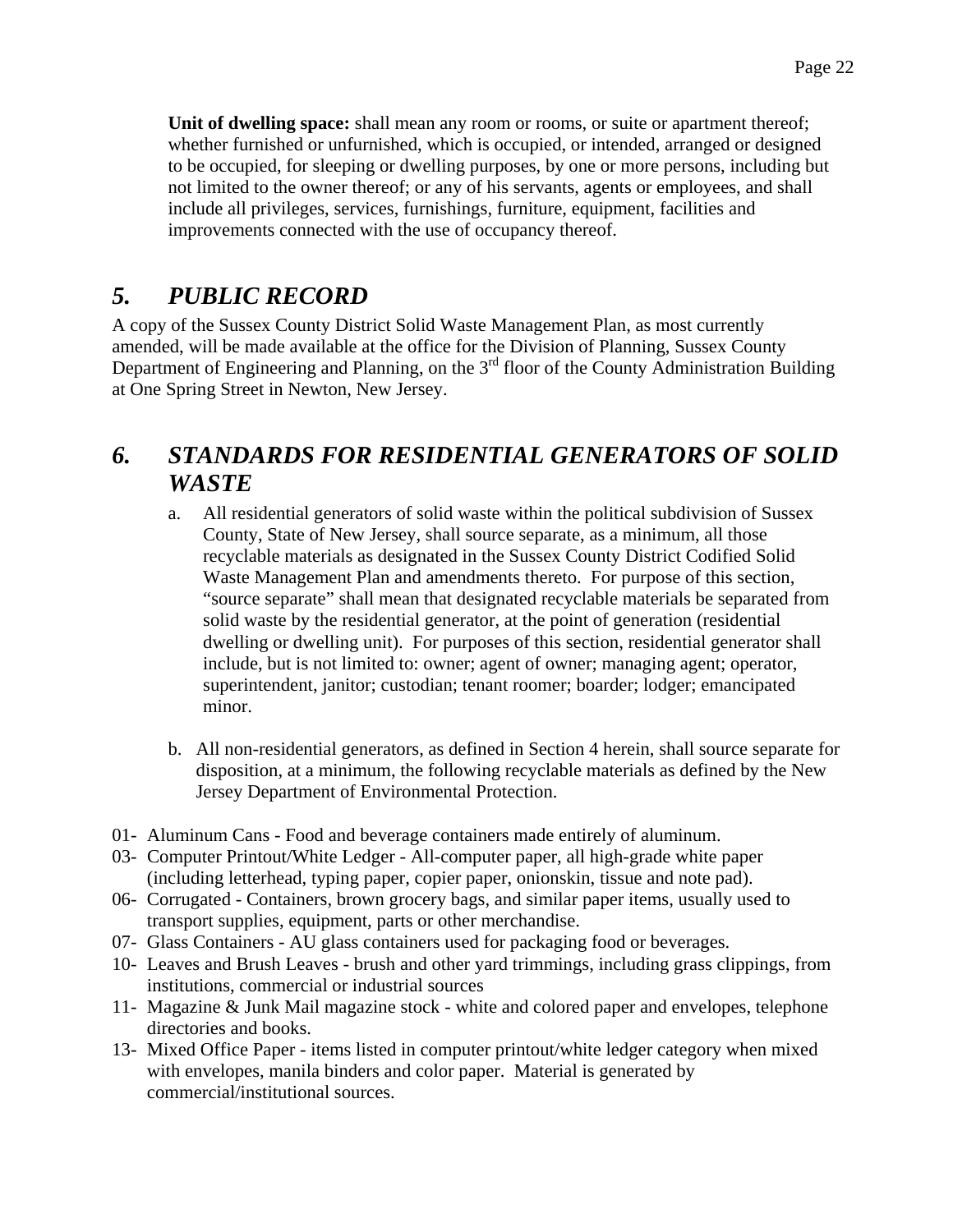- 14- Newspaper All paper marketed as newsprint or newspaper and containing at least 70% newsprint or newspaper (American Paper Institute grades #6, #7 and #8-news).
- 15- Plastic containers Containers such as polyethylene terephthalate (PETE -#1) soda bottles, high-density polyethylene (HDPE -#2) milk, and water or detergent bottles.
- 17- Steel Cans Rigid containers made exclusively or primarily of steel, tin-plated steel, and composite steel and aluminum cans used to store food, beverages, paint and a variety of other household and consumer products.
- 18- Stumps, Logs and Tree Parts Unfinished wood from land clearing projects, storm damage or pruning activities.
- 19- Textiles Textiles larger Than 15" x15" (e.g. clean clothing, drapes, curtains, sheets, towels, cloth, belt, shoes, handbags. and small stuffed animals).
- 20- Tires Rubber-based scrip automotive and Truck tires.
- 22- Used Motor Oil -A petroleum base or synthetic oil whose use includes, but is not limited to, lubrication of internal combustion engines, which through use, storage or handling has become unsuitable in its original purpose due to the presence of impurities or loss of original properties.
	- c. Disposition of the source separated recyclable materials by the residential generator shall be as prescribed in the Sussex County District Recycling Plan contained (as amended from time to time) within the Sussex County District Solid Waste Management Plan.
	- d. Failure of the residential generator to comply with the provisions of Section 7 herein below shall constitute a violation of this Solid Waste Management Plan and shall subject the residential generator to those penalties as prescribed hereinafter in Section 13C of this Solid Waste Management Plan.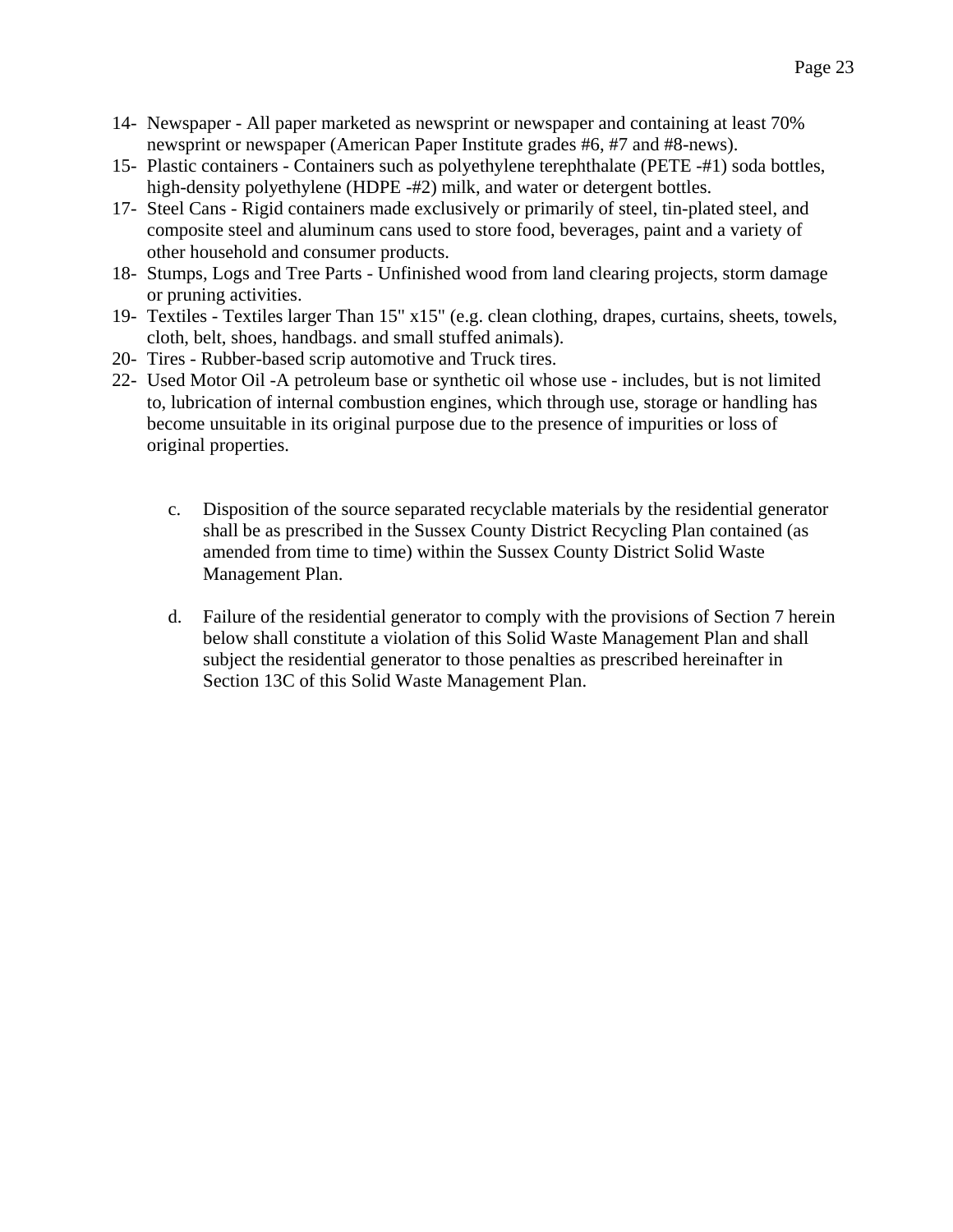### *7. RESPONSIBILITIES OF RESIDENTIAL GENERATORS*

#### **I. Single dwelling:**

- a. The owner of a fully owner occupied residential dwelling shall be responsible to comply with the provisions of this Solid Waste Management Plan.
- b. The occupant(s) of a dwelling not fully owner occupied shall be responsible to comply with the provisions of this Solid Waste Management Plan.

#### **II. Duties of Owners of Multiple Dwellings**

- a. The owners, including but not limited to, agents of owners, managing agents and superintendents and/or the occupant(s) of multiple dwellings shall be responsible to comply with the provisions of this Solid Waste Management Plan.
- b. The owner of multiple dwellings shall establish and maintain recyclable drop-off locations and/or containers that are conveniently located and accessible to occupants. These locations and/or containers shall be physically separated from the solid waste collection location, but shall be located on the multiple family premises. Containers for recyclables shall be clearly marked to indicate they are for recyclable material deposits only. Container capacity shall be adequate to hold all recyclable materials generated between disposal pickups. Separate containers shall be utilized for each recyclable material, except that a commingling of source separated non-putrescible recyclable materials may be allowable dependent upon the requirements of the providers of recycling services.
- c. The owner, including agents of owners, managing agents, and superintendents, shall maintain the recycling systems in good operating order. Notice of violation directed to the owner shall be promptly corrected. The owner shall notify all current occupants, and all new occupants upon their arrival to the multiple dwelling, as to the source separation and recyclable material disposal requirements. In addition, the owner shall thereafter provide to all occupants not-less than once every twelve (12) months, copies of the source separation recycling rules. Proof of distribution of the notices sent shall be kept on file by the owner and made available for inspection by Sussex County Division of Health officials and municipal recycling coordinators.
- d. No Owner shall be relieved from such responsibility hereunder by reason of the fact that an occupant or other person shall have similar responsibilities, nor shall any such person be relieved of any responsibility by the terms, or provisions of any contract, lease or agreement.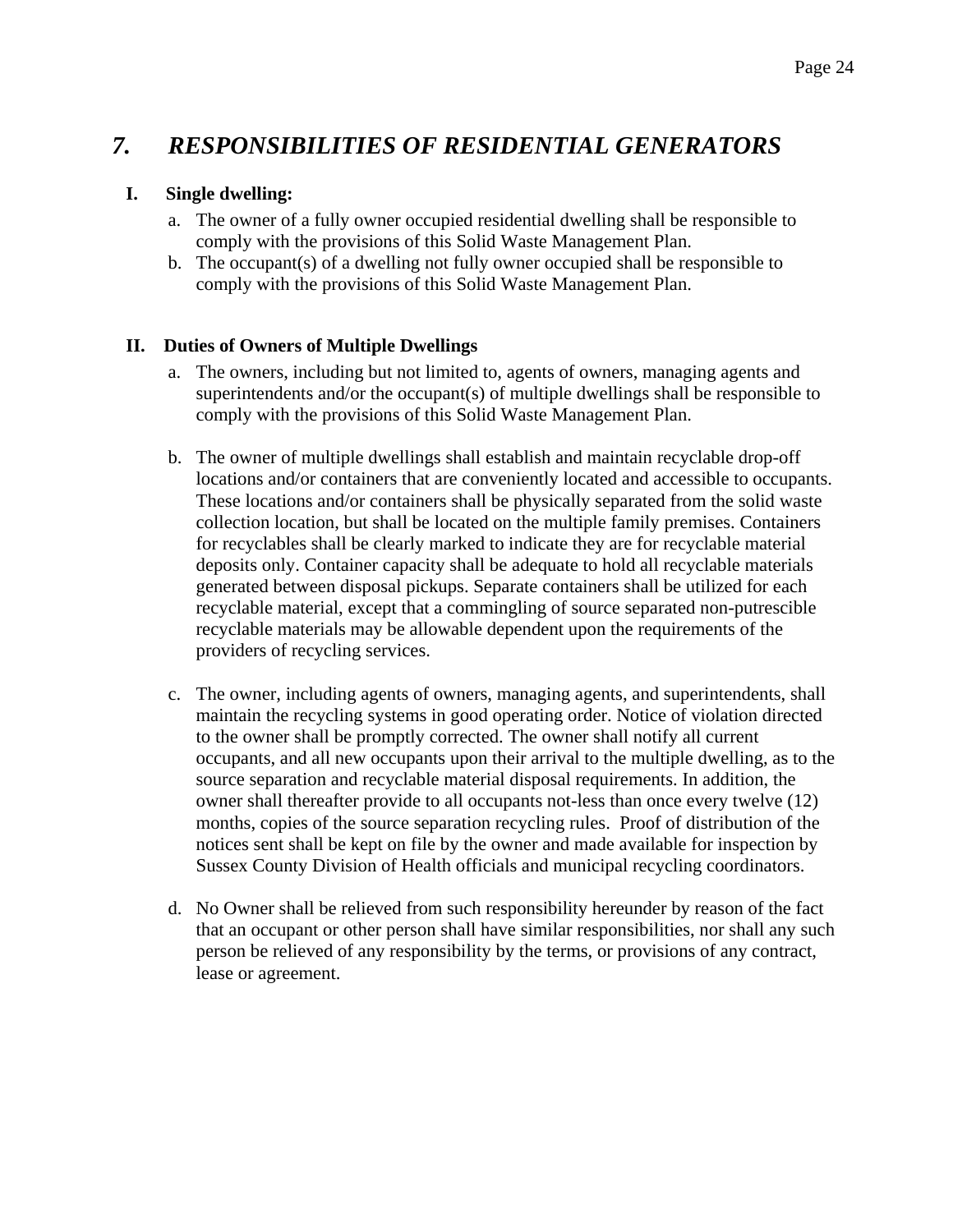#### **III. Duties of Occupants of Multiple Dwellings**

- a. Occupants of multiple dwellings shall have the same general duties as specified in this Solid Waste Management Plan for owners of owner occupied dwellings.
- b. Occupants of multiple dwellings shall source separate all solid waste from recyclable materials in the respective units of dwelling space, and deposit the solid waste into containers provided by the owner for solid waste collection, and deposit the recyclable material into containers provided by the owner for the collection of recyclables.
- c. Occupants shall not be relieved from any responsibility by reason of the fact that any owner or operator shall have similar responsibilities, nor shall any person be relieved of any responsibility by the terms or provisions of any contract, lease or agreement.
- d. An occupant shall, in addition to complying with all provisions of this Solid Waste Management Plan applicable to him/her be responsible for adhering to the specific recycling provisions made by the owner, managing agents or superintendent for the multiple dwelling unit in which they reside.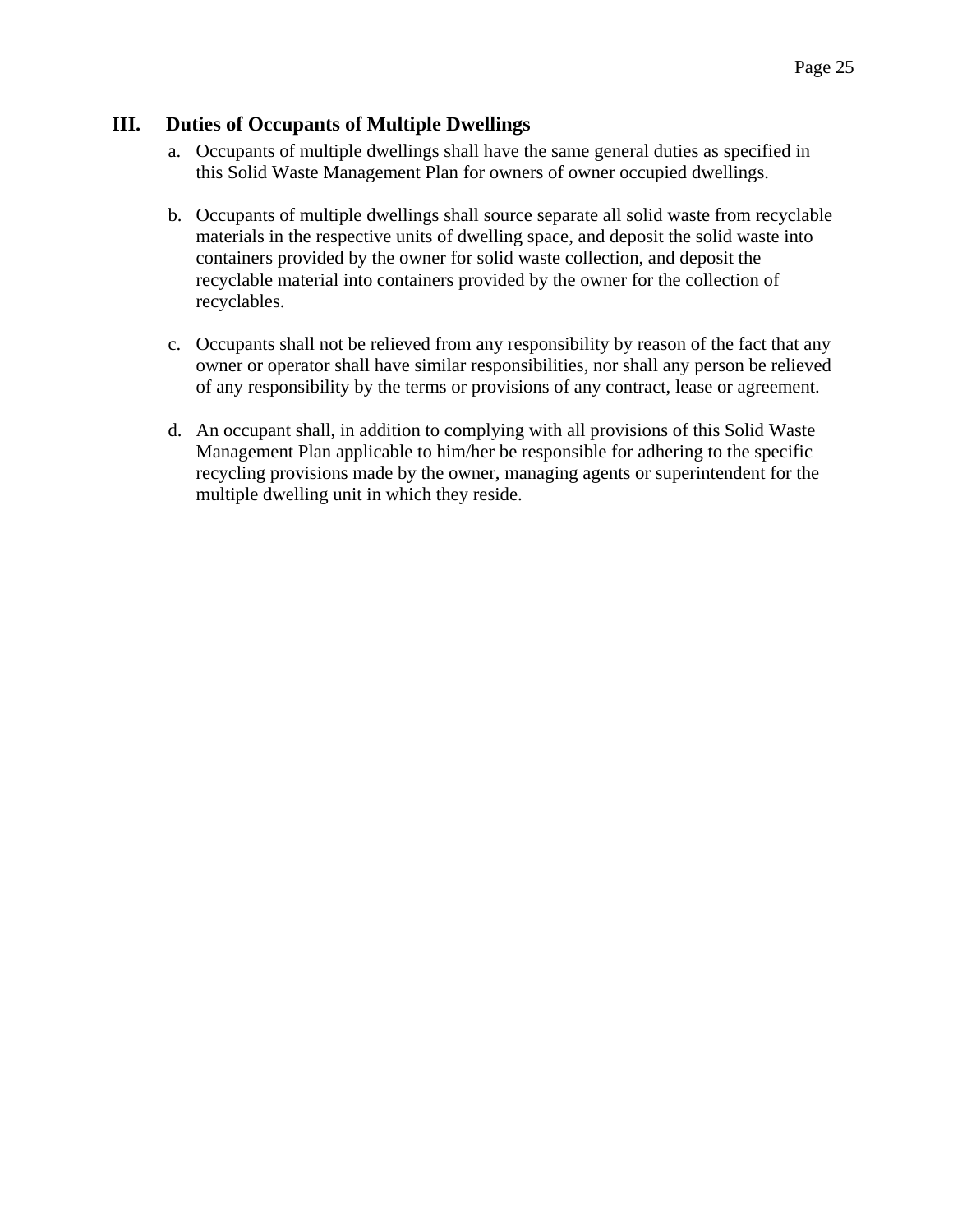## *8. STANDARDS FOR NON-RESIDENTIAL GENERATORS OF SOLID WASTE (COMMERCIAL AND INSTITUTIONAL)*

A. All non-residential generators, as defined in Section 4 herein, shall source separate for disposition, at a minimum, the following recyclable materials as defined by the New Jersey Department of Environmental Protection.

#### CLASS MATERIAL AND DEFINITION

- 01- Aluminum Cans Food and beverage containers made entirely of aluminum.
- 02- Antifreeze An automotive engine coolant consisting of a mixture of ethylene glycol and water or propylene glycol and water.
- 03- Computer Printout/White Ledger All-computer paper, all high-grade white paper (including letterhead, typing paper, copier paper, onionskin, tissue and note pad).
- 04- Concrete, Asphalt and *Masonry/Paving* Material Asphalt, concrete, brick, cinder block, "patio blocks", and other masonry and paving materials.
- 05- Consumer Batteries Any type of button, coin, cylindrical, rectangular or other shaped, enclosed device or sealed container which is utilized as an energy source for commercial, industrial, medical, institutional, or household use. (Does not include lead-acid batteries from vehicles).
- 06- Corrugated Containers, brown grocery bags, and similar paper items, usually used to transport supplies, equipment, parts or other merchandise.
- 07- Glass Containers AU glass containers used for packaging food or beverages.
- 08- Heavy Iron All structural steel or ferrous metal, cast iron components,
- 09- Lead-Acid Batteries -Batteries from automobiles, trucks, other vehicles and machinery and equipment, which shall be stored in a manner that protects them from the elements to avoid corrosion and leakage.
- 10- Leaves and Brush Leaves brush and other yard trimmings, including grass clippings, from institutions, commercial or industrial sources
- 11- Magazine & Junk Mail magazine stock white and colored paper and envelopes, telephone directories and books.
- 12- Mercury Containing Devices including fluorescent and compact tubes, High Intensity Discharge (HID) and neon lamps, electrical switches, thermostats, thermometers and any batteries containing mercury.
- 13- Mixed Office Paper items listed in computer printout/white ledger category when mixed with envelopes, manila binders and color paper. Material is generated by commercial/institutional sources.
- 14- Newspaper All paper marketed as newsprint or newspaper and containing at least 70% newsprint or newspaper (American Paper Institute grades #6, #7 and #8-news).
- 15- Plastic containers Containers such as polyethylene terephthalate (PETE -#1) soda bottles, high-density polyethylene (HDPE -#2) milk, and water or detergent bottles.
- 16- Scrap Autos Crushed or shredded automobile or truck bodies, excluding auto shredder residue or "fluff".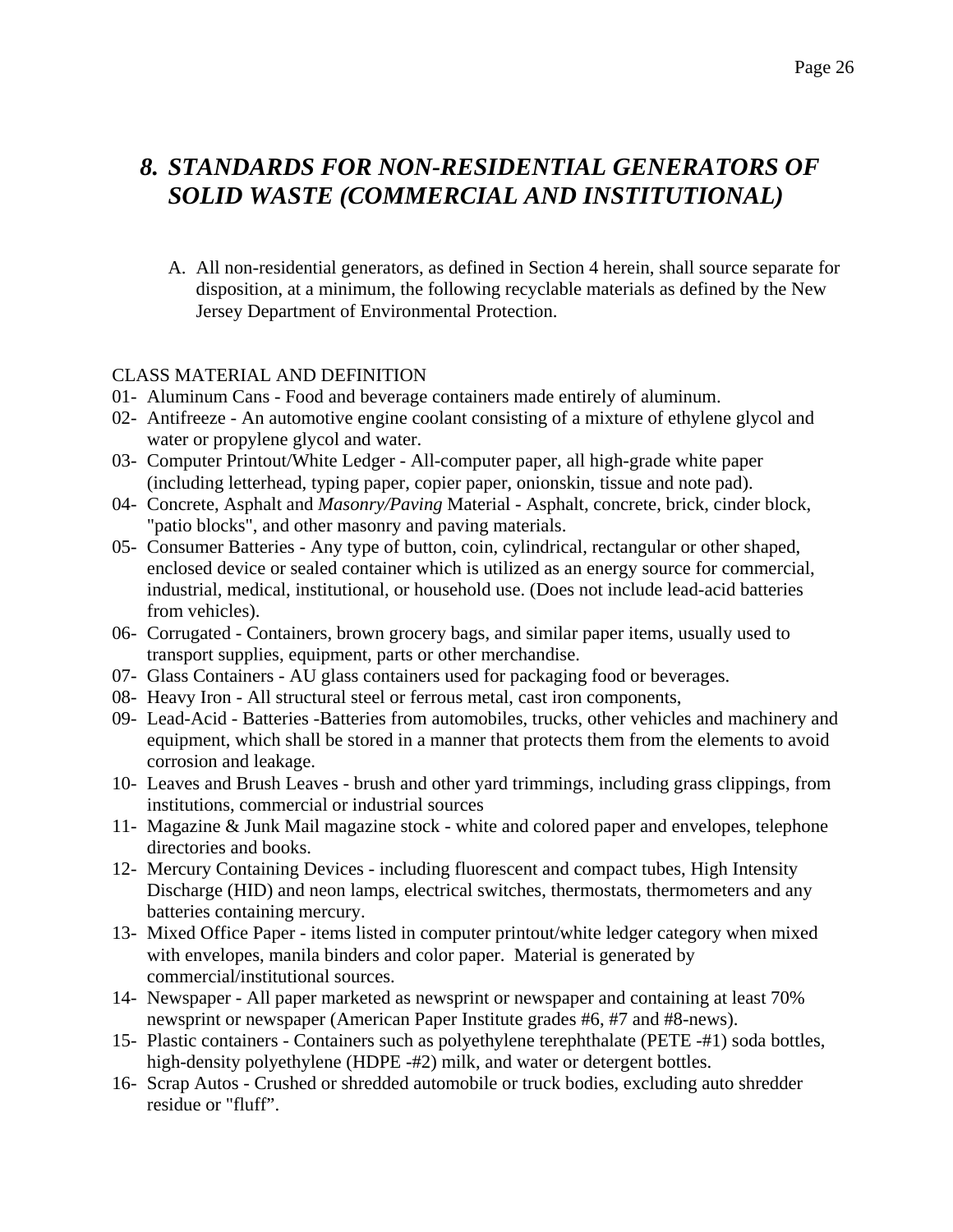- 17- Steel Cans Rigid containers made exclusively or primarily of steel, tin-plated steel, and composite steel and aluminum cans used to store food, beverages, paint and a variety of other household and consumer products.
- 18- Stumps, Logs and Tree Parts Unfinished wood from land clearing projects, storm damage or pruning activities.
- 19- Textiles Textiles larger Than 15" x15" (e.g. clean clothing, drapes, curtains, sheets, towels, cloth, belt, shoes, handbags. and small stuffed animals).
- 20- Tires Rubber-based scrip automotive and Truck tires.
- 21- Used Consumer Electronics Any appliance used in a business that includes circuitry. Includes components and subassemblies of the electrode products. Examples include computers & peripherals, printers, copiers, VCRs, televisions, cell phones and fax machines, etc.
- 22- Used Motor Oil -A petroleum base or synthetic oil whose use includes, but is not limited to, lubrication of internal combustion engines, which through use, storage or handling has become unsuitable in its original purpose due to the presence of impurities or loss of original properties.
- 23- White Goods & Light Iron All large appliances such as washers, dryers, refrigerators, etc., as well as products made from sheet iron, such as shelving, file cabinets, metal desks, recycled or reconditioned steel drums, and other non-structural ferrous scrap.
- 24 Wood Scrap -Unfinished lumber from construction or demolition projects including pallets. Unfinished shall mean non-chemically treated (not pressure treated, impregnated with preservatives, insecticides, fungicides, creosote, or other chemicals, and not painted, resincoated or otherwise surface treated, and not laminated or bonded; and not similarly altered from its natural condition).
- 25 Non-Ferrous and aluminum Scrap All non-container aluminum, stainless steel, copper, zinc, brass, and other metals which generally do not rust.
	- B. Disposition of the source separated recyclable materials by the non-residential generator shall be in accordance with state, county and local plans and regulations, etc.
	- C. Failure of the non-residential generator to comply with the provisions of Section 8, or Section 9A and/or 9B herein below shall constitute a violation of this Solid Waste Management Plan and shall subject the nonresidential generator to those penalties as prescribed hereinafter in Section 13C of this Solid-Waste Management Plan.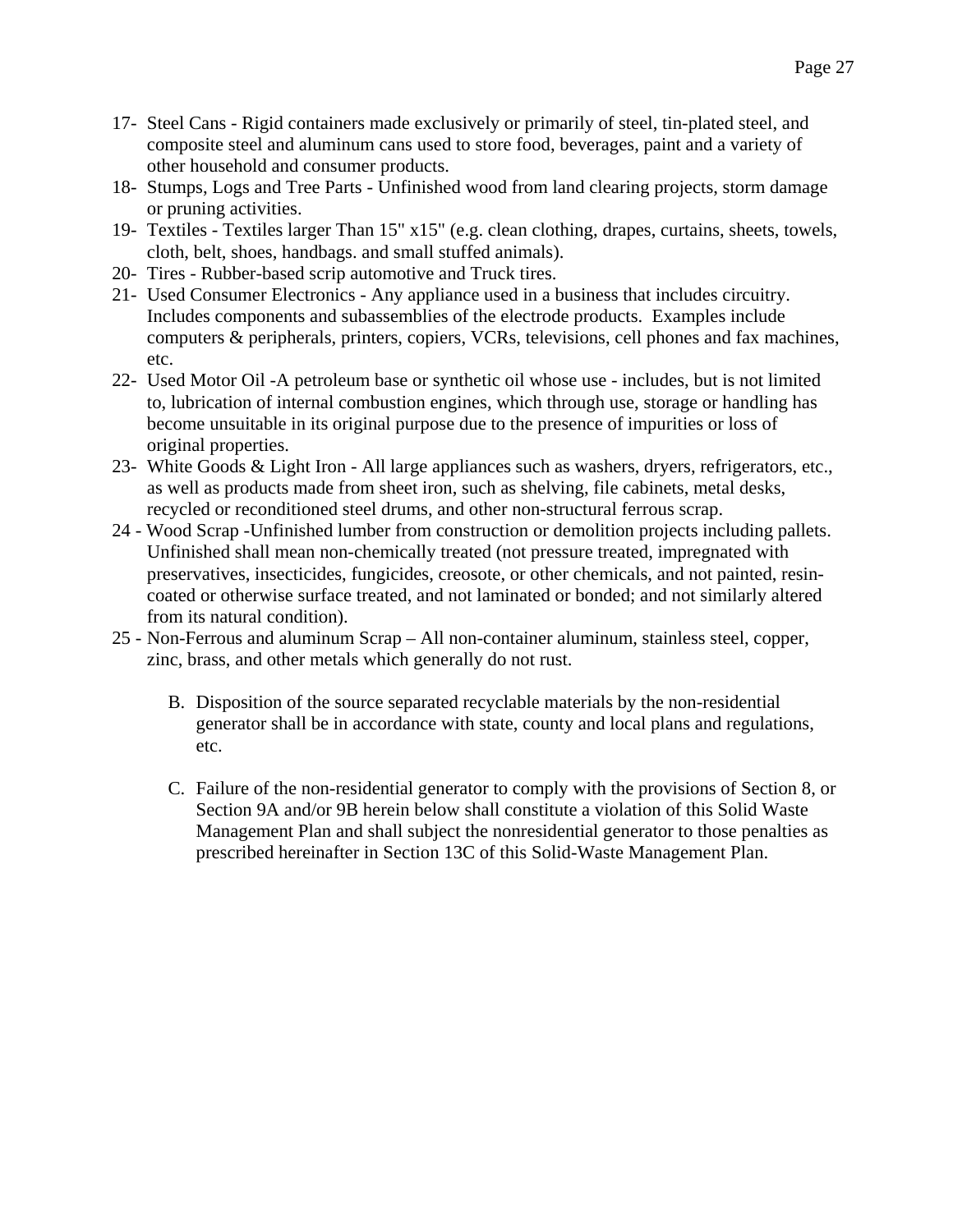# *9. RESPONSIBILITIES OF NON-RESIDENTIAL GENERATORS*

- A. The non-residential generator shall mean the owner, agent, lessee, tenant, operator, contractor, builder or occupant of every building or premises issued in whole or in part for commercial, retail, wholesale, industrial, construction sites, restaurants, taverns, schools, institutions, warehouses, factories, offices etc. Non-residential generators shall be responsible to comply with the source separation and recycling provisions of this Solid Waste Management Plan.
- B. Non-residential generators shall locate and maintain at their premises containers for the collection and disposal of recyclable materials in addition to the containers which are located at their sites for the collection and disposal of solid waste:
	- i. Container capacity shall be adequate to hold all recyclable materials generated between disposal events.
	- ii. Containers for recyclables shall be clearly marked to indicate that they are for recyclable material deposits only.
	- iii. Separate containers and/or separate staging areas located on premises to effectuate source separation shall be utilized for each class of recyclable material as listed in Section 8 hereof, except that commingling of ONLY the following classes of nonputrescible recyclable materials into one container is allowable, dependent upon the requirements of the providers of recycling services:
		- a. Containers with Class Codes 01, 07, 15, & 17 may be commingled in the same recycling container.
		- b. Paper with Class Codes 03, 11, & 13 may be commingled in the same recycling container.
- C. Non-residential generators of solid waste and/or recyclable materials shall obtain from their disposal providers receipts for the removal of those materials from the premises. As a minimum, the receipts shall indicate the type and the amount in tons of the solid waste and/or recyclable material(s) removed, and the date of each and every incident of removal. Those disposal records shall be kept on file and maintained by the owner or operator for a period of three (3) years and shall be available to enforcing officials of this Solid Waste Management Plan for inspection during normal and reasonable business hours. A summary total tonnage on official letterhead or copies of disposal receipts for recycled materials shall be forwarded to the Municipal Coordinator at the end of each calendar year for inclusion in the municipalities' Annual Recycling Tonnage report, specifically N.J.S.A. 13:1E-99.16.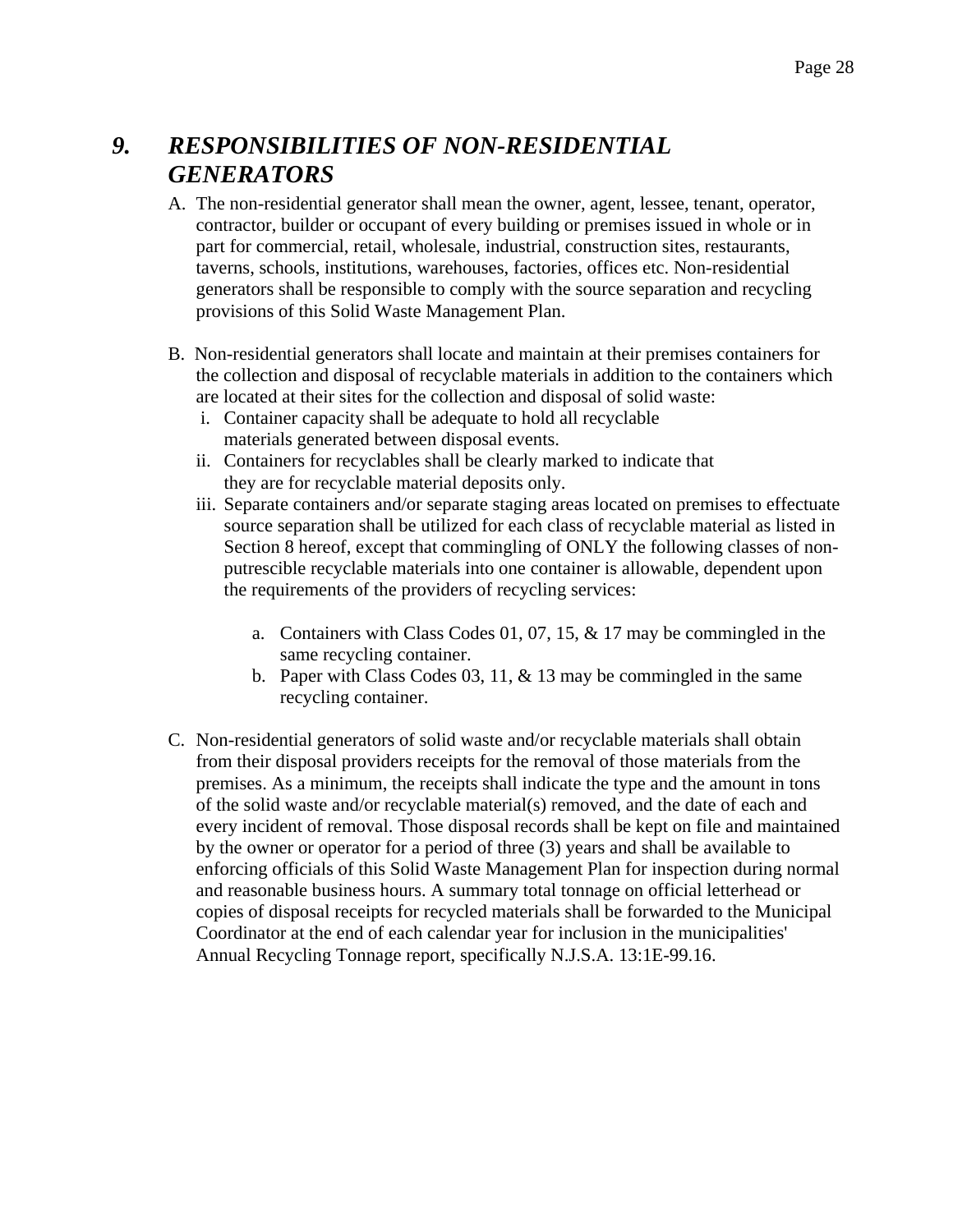### *10. RESPONSIBILITIES OF SOLID WASTE/RECYCLING TRANSPORTERS*

All solid waste transporters engaged in the act of collecting and/or moving solid waste generated within Sussex County from the site shall completely record, prior to removal, a waste origin waste disposal (O & D) form, in accordance with N.J.A.C. 7:26-3.5(h), and which may be obtained from the NJDEP.

- A. Haulers servicing non-exempted generators (including residential multi-family dwellings, which are not permitted exemptions) shall not collect and mix in one vehicle the generator's garbage and source separated recyclables.
- B. Haulers shall notify all generators, including but not limited to all occupants of residential, commercial, and institutional properties, of their recycling responsibilities to ensure that trash is separated from recyclable materials and, in the event of a violation, the violator will receive a notice that un-separated solid waste will not be transported.
- C. Haulers shall provide tonnage reports to municipal recycling coordinators
- D. Violations of sections above shall be subject to a Penalty Assessment by the SCDEPHS as allowable under section 13 herein.
- E. SCMUA shall develop and make available a one page summary advising contractors of source separation and disposal options for construction and demolition (C&D) projects.

## *11. RESPONSIBILITIES OF MUNICIPALITIES*

#### **I. Municipal Recycling Coordinators**

- A. All municipal recycling coordinators shall have all those duties as enumerated in the respective Municipal Recycling Plan Ordinance, as well as those duties enumerated under N.J.S.A. 13:1E-99.16; and designate one or more persons as the municipal recycling coordinator (13:1E-99.16).
- B. All Municipal Recycling Coordinators shall also be responsible to perform those duties and functions as required by any interlocal services agreement for recycling between Sussex County and its municipalities; and,
- C. All Municipal Recycling Coordinators shall notify all generators of their source separation responsibilities (13:IE-99.l6f) at least twice annually, the municipality must notify, all occupants of residential, commercial and institutional properties of the requirements of the municipal recycling ordinance.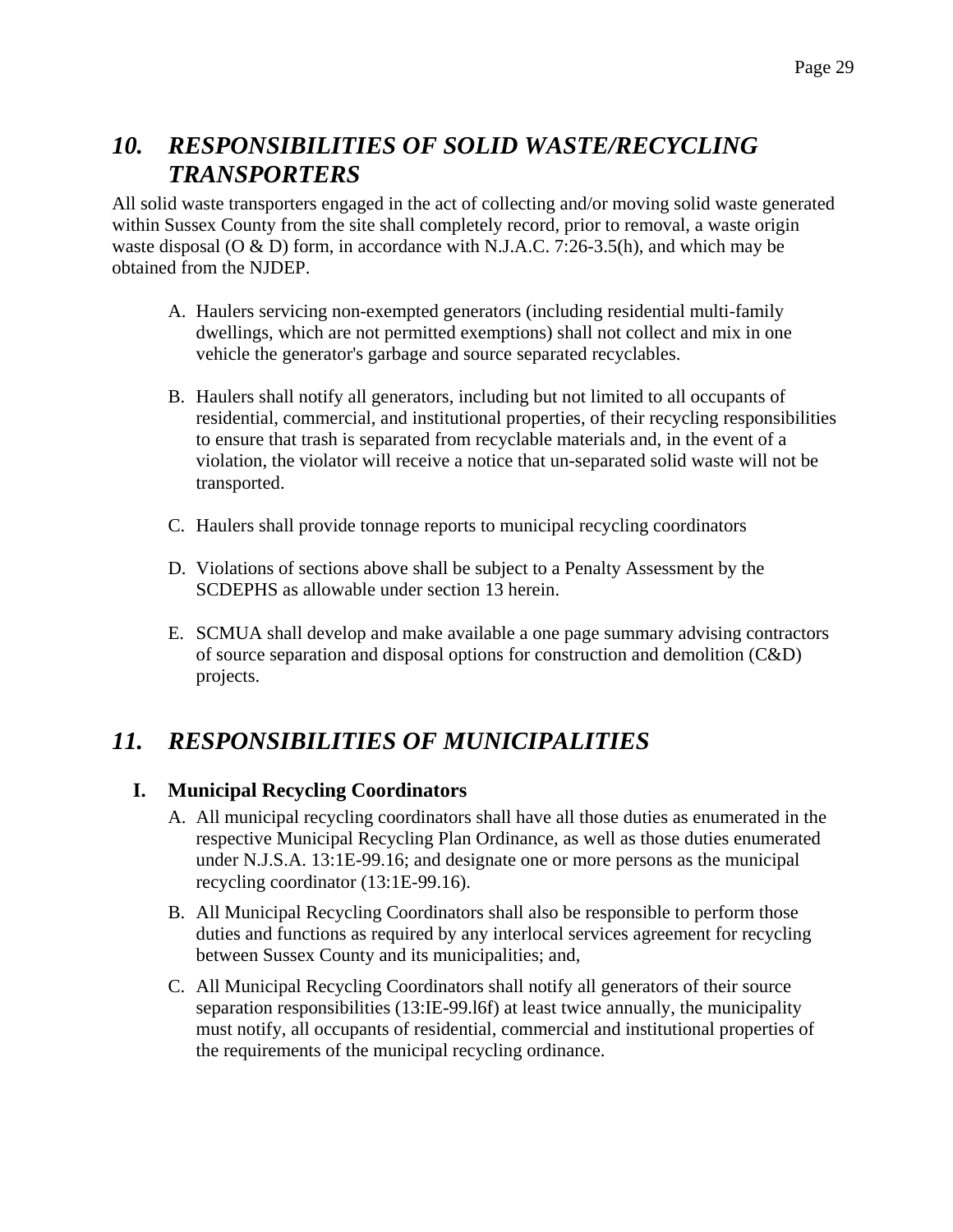- D. All Municipal Recycling Coordinators are encouraged to provide any person applying for a construction/demolition (C&D) permit with an information sheet including the following:
	- o Locations and hours of relevant recycling facilities
	- o Money saved by separating recycling C&D

It may be noted that the zoning officer/construction official would be encouraged to include this information sheet in the construction  $\&$  demolition permit package.

- E. All Municipal Recycling Coordinators must attend at least one County-hosted Recycling Coordinators meeting annually.
- F. All Municipal Recycling Coordinators shall also be responsible to perform in a timely manner, those duties and functions as enumerated in the Sussex County District Solid Waste Management Plan and amendments thereto.
- G. It is recommended that all Municipal Recycling Coordinators attend Rutgers Recycling Certification Courses and achieve certification.
- H. All Municipal Recycling Coordinators are to promote recycling as part of the general public consciousness in the municipality.
- I. Municipalities are encouraged to share services relating to recycling, including but not limited to advertisements, recycling coordinators, and reporting of tonnages.
- J. Municipal Recycling Coordinators are encouraged to educate schools and institutions concerning recycling within the municipality.

#### **II. Other Municipal Responsibilities:**

- A. **Adopt a mandatory source separation and recycling ordinance** (13:1E-99.16b. and 99.17). This ordinance must include, at a minimum: the designation of materials mandated for source separation and recycling from all residential, commercial and institutional generators; responsibilities of generators for the collection and recycling of those materials; method of enforcement for the mandate, including delegation of enforcement powers and penalties for non-compliance.
- B. **Periodically review and update municipal land use master plans and development regulations** (13:1E-99.16c.). The master plan and development regulations shall require, at a minimum, provisions for the storage and collection of designated recyclable materials in any development requiring site plan approval that involves the construction of 50 or more units of single family residential housing, any construction of multi-family residential construction, or commercial or industrial development for the utilization of 1000 square feet or more of land.
	- i. Require site plans to show adequate storage for all solid waste between garbage pickups and recycling pickups (as per part of 40:55D-45.2d).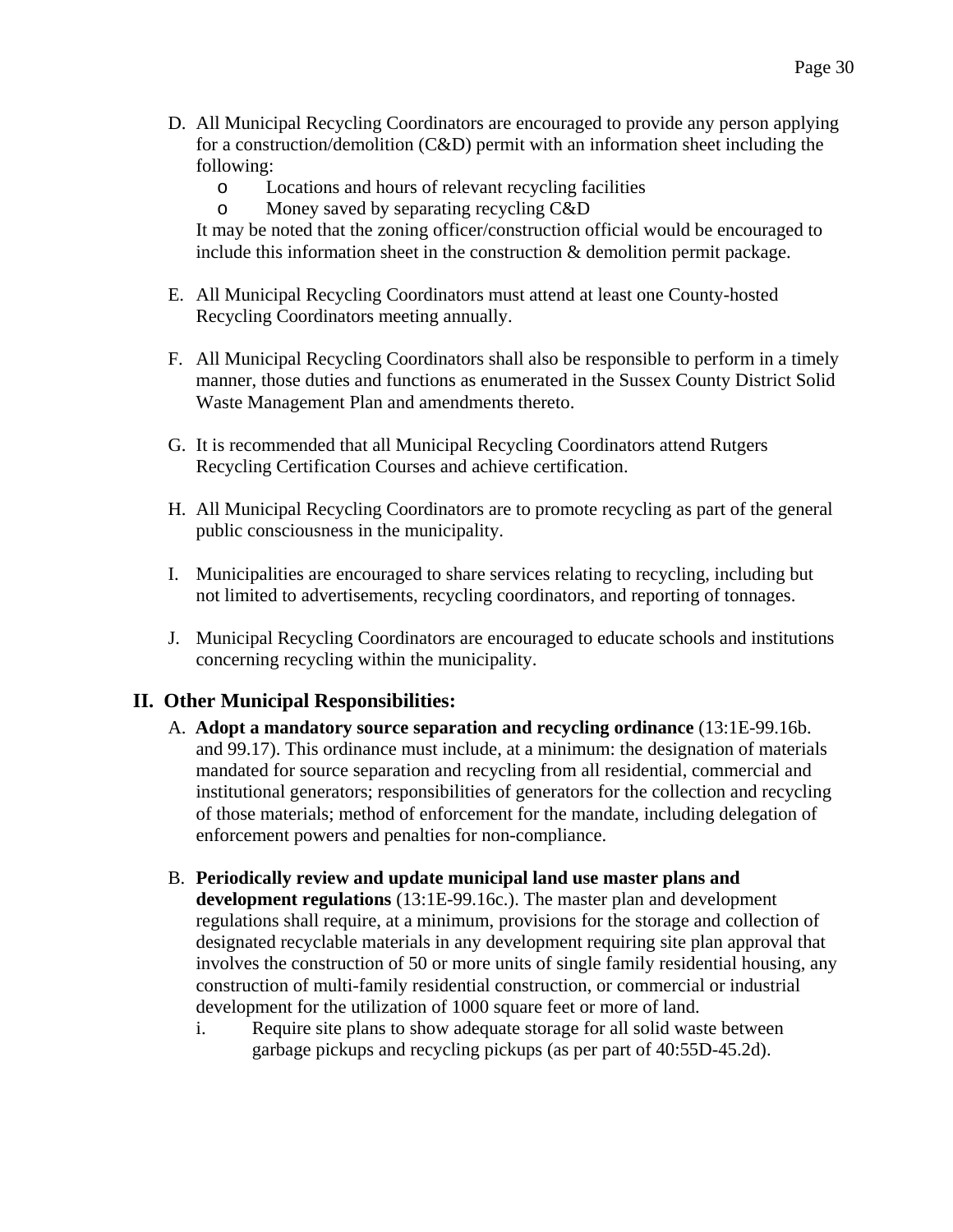- C. **Enforce the Municipal Recycling Ordinance:** Municipalities shall act on recycling violation occurrences by either investigating and enforcing them in accordance with their local recycling and/or separation ordinance, or referring them to the SCDEPHS for action in accordance with Section 13 below.
- D. **Submit an annual municipal recycling tonnage report to the NJDEP** (13:1E-99.16e). The NJDEP provides an annual guidance document and on-line reporting forms for this requirement. This report must detail all recycling that occurred in the municipality, from all sectors (residential, commercial and institutional) subject to the ordinance. The NJDEP provides several reminders regarding this report and the governing body resolution which must accompany this report. Those municipalities which do not report are barred from receiving a recycling grant, may jeopardize receiving other NJDEP grants, and will be referred to NJDEP Enforcement for appropriate action.
- E. **Prohibit, by ordinance, the placement of leaves for disposal as solid waste** (13:1E-99.22). The ordinance may either specify the on-site composting of leaves and grass (for residential generators only), or the placement of leaves for collection and composting as provided in the ordinance.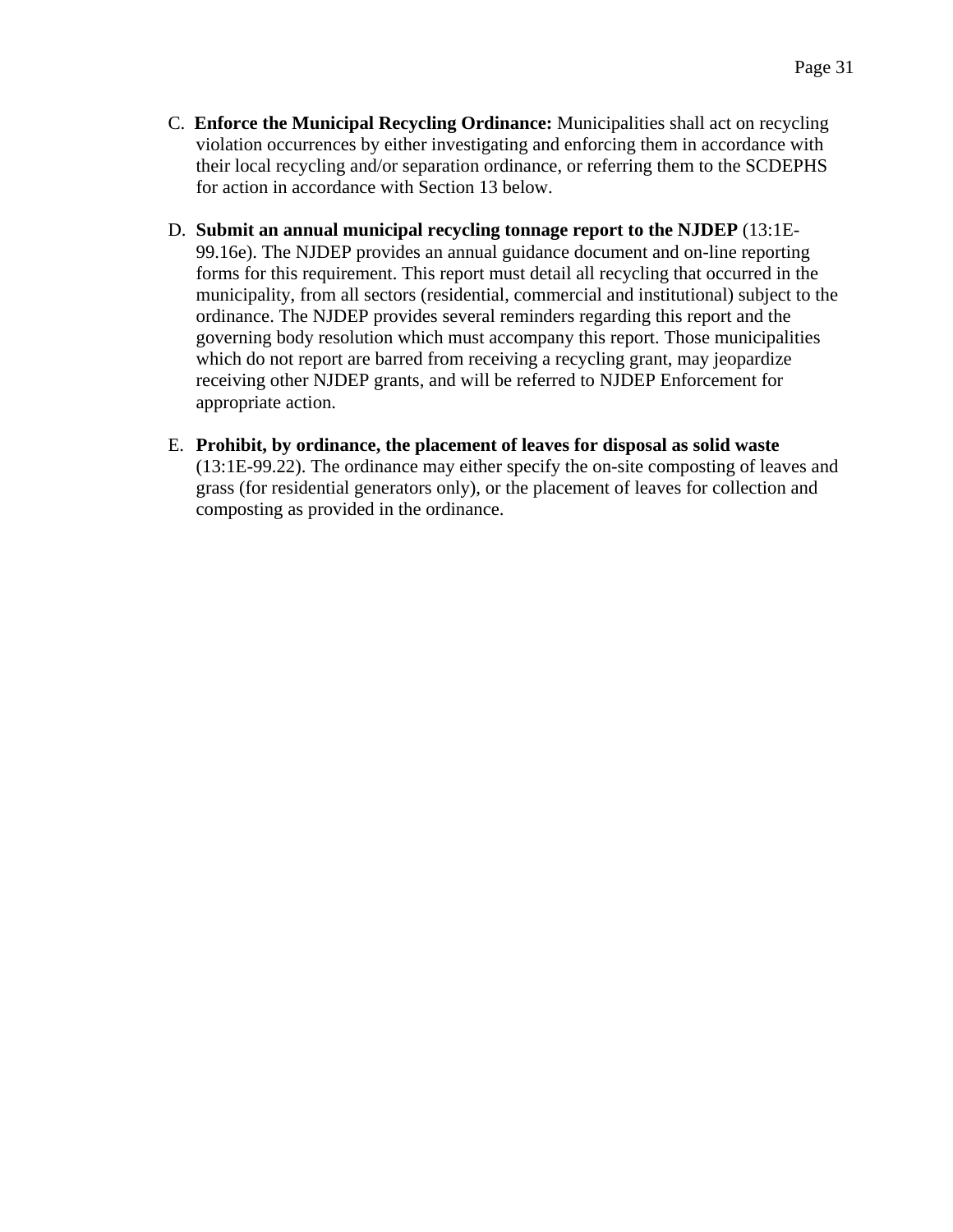### *12. RESPONSIBILITIES OF THE COUNTY RECYCLING COORDINATOR*

- A. The County Recycling Coordinator shall have all those duties as enumerated in N.J.S.A. 13:1E-1 et seq., N.J.A.C. 7:26-All et seq., and the Sussex County District Solid Waste Management Plan as most currently amended.
- B. Additionally, the County Recycling Coordinator shall be responsible to:
	- i. Plan and implement public education programs stressing, in particular, the public's responsibilities under the Statewide Mandatory Source Separation and Recycling Act, and the public's responsibilities under this Solid Waste Management Plan.
	- ii. Plan and implement with other responsible parties new and innovative recycling programs for Sussex County.
	- iii. Attend State, County and Association of New Jersey Recycles (ANJR) meetings.
	- iv. Make contact with each Municipal Recycling Coordinator at least once during a calendar year to determine progress towards meeting the recycling goals of the County Recycling Plan. At least 3 recycling coordinator meetings must be held each year.
	- v. Prepare and submit annual tonnage reports to municipal recycling coordinators.
	- vi. Recommend solid waste inspection by the SCDEPHS of any non-residential use premises located in Sussex County.
	- vii. Conduct, at a minimum, one (1) educational seminar annually for any businesses needing direction as to the methodology they should use to comply with Section 8 and Section 9 of this Solid Waste Management Plan.
	- viii. Successfully complete the New Jersey Recycling Certification Series or equivalent certification program and complete annual training to maintain such certification.
	- ix. Investigate potential markets for traditional and non-traditional recyclable materials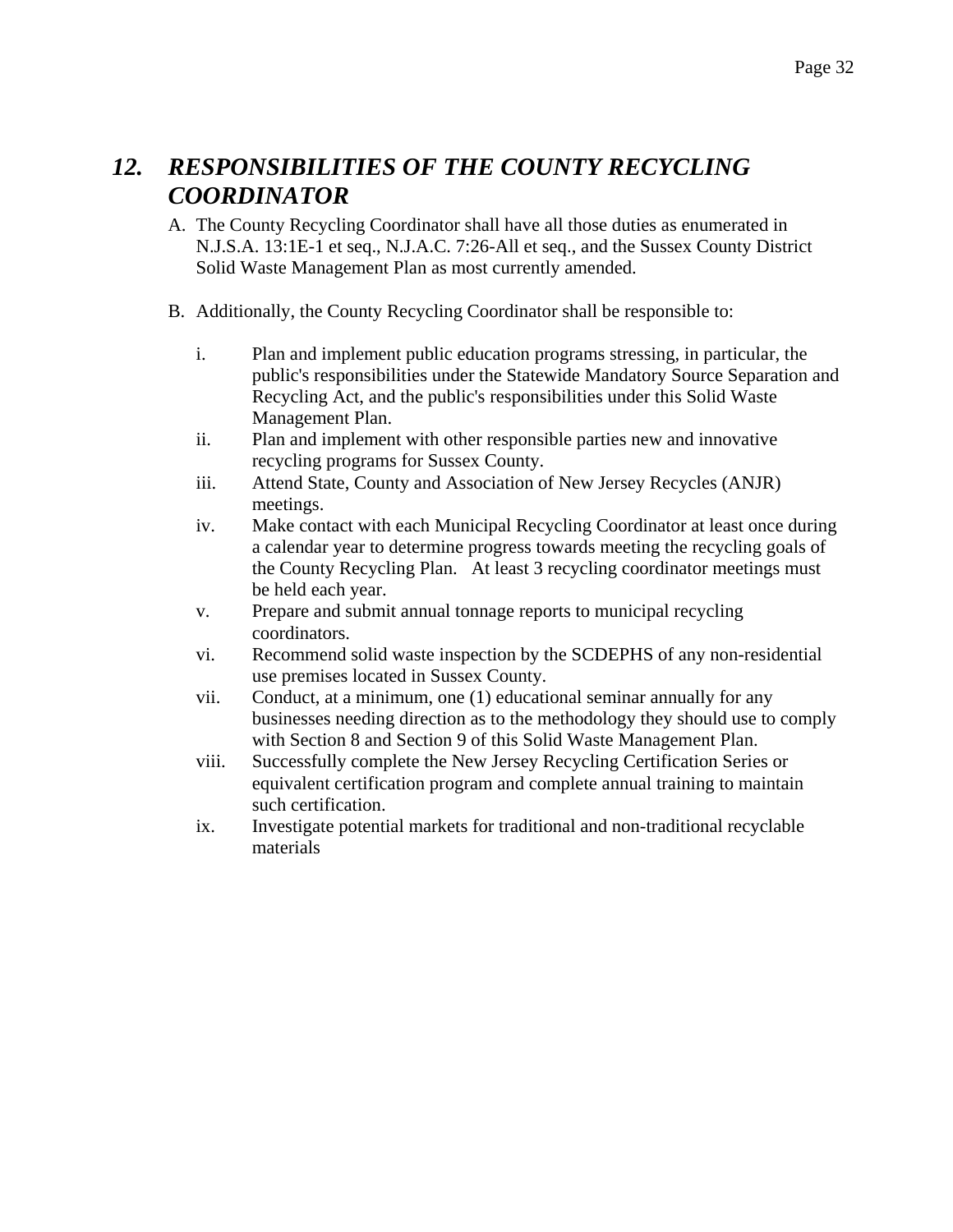## *13. ENFORCEMENT BY SUSSEX COUNTY DIVISION OF HEALTH*

In accordance with N.J.S.A. 26:3A2-21, the County Environmental Health Act (CEHA) gives the Sussex County Division of Health (SCDEPHS) power and authority to enforce applicable Environmental Statutes and Administrative Codes. The New Jersey Department of Environmental Protection has delegated the Sussex County Division of Health as the certified local health agency for the County of Sussex.

In each calendar year for which SCDEPHS is an authorized CEHA Agency, and conditioned upon the availability of CEHA funding to support enforcement staff, the Health Officer and/or his/her designee(s) shall, in addition to his/her other duties, enforce and administer the provisions of this Solid Waste Management Plan. The Health Officer may appoint or designate any employee under his/her direct supervision or, with Freeholder approval, other employees of the County to perform duties necessary for the performance of this Solid Waste Management Plan. In the event that SCDEPHS either loses CEHA funding to support environmental enforcement activities, or NJDEP changes its approved Work Plan with regard to solid waste enforcement activities, the Health Officer may, at his/her discretion, refer enforcement matters to the NJDEP or to the local municipality.

#### A. INSPECTIONS AND RIGHT OF ENTRY

I. In instances where the SCDEPHS, Sussex County Municipal Utilities Authority (SCMUA) or Sussex County Division of Planning (SCDOP) has determined that there has been non-compliance, or upon receipt of a complaint to the SCDEPHS from the municipalities or public, it shall be within the authority of the County Health Officer to cause the gathering of evidence to pursue formal legal action.

II. The Health Officer and/or his/her designee, upon presentation of identification, shall have the right to enter upon residential or commercial property located within Sussex County for the purpose of observation, inspection and monitoring, exercised as a necessary and reasonable method to determine code compliance. The right of entry upon residential and non-residential property as described herein shall only extend to the exterior portions of the premises, or any common areas of a multifamily dwelling, where solid waste/recyclable staging or container areas are located.

III. Pursuant to N.J.S.A. 13:1D-9(d) the Health Officer or his/her designee(s) shall have the right to enter any non-residential building and/or property, or part thereof; for observing, inspecting or monitoring, exercised as a necessary and reasonable method to determine compliance with this Solid Waste Management Plan or any other applicable State/County/Local Solid Waste statute, regulation, rule, ordinance or plan. The right to inspect, observe, and/or monitor includes, but is not limited to, the right to engage in the following activities at the non-residential site:

a. Sampling any materials on site.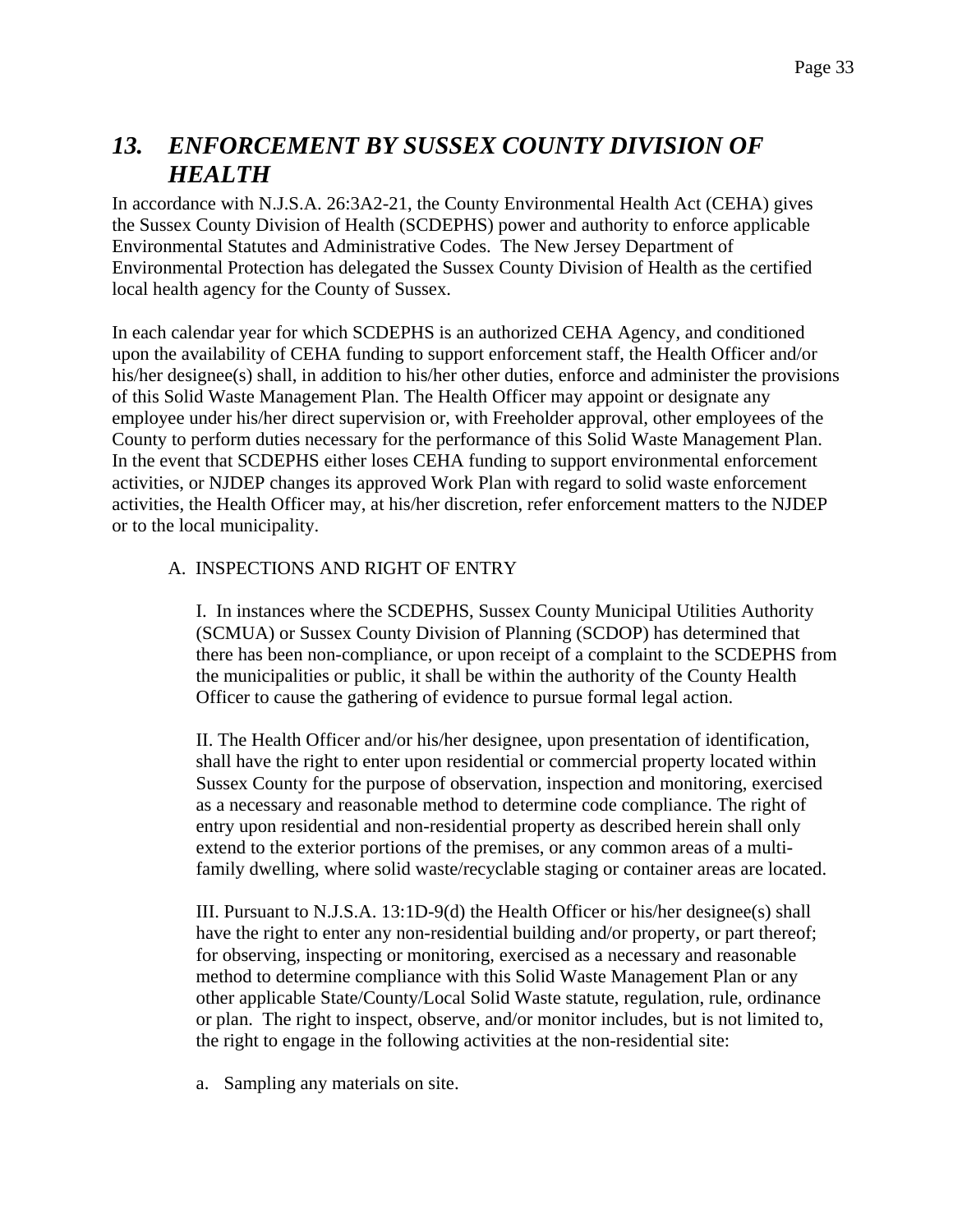- b. Photographing or videotaping any portion of the source separation areas, solid waste storage/container areas or waste management operation.
- c. Investigating an actual or suspected Solid Waste Management Plan violation.
- d. Ascertaining compliance or non-compliance with the Plan or any other applicable State/County/Local Solid Waste statute, regulation, rule, ordinance or plan.
- e. Reviewing and copying all applicable records which shall be made available to the Health Officer and/or his/her designee during an inspection, upon request.

#### B. NON-LIMITING PROVISIONS

Nothing herein contained shall be deemed to limit the Sussex County Division of Health or any of its agents from exercising any other right or power granted by the Federal, State or County Government to effectuate the purpose of this Solid Waste Management Plan or to protect the environment of the County, nor shall anything contained herein be construed as relieving any generator of solid waste in Sussex County from complying with any other applicable statutes, regulating codes, district plans or ordinances.

#### C. ENFORCEMENT ACTION, VIOLATIONS AND PENALTIES

Any person violating any of the provisions of this Solid Waste Management Plan shall be liable to penalties established herein. Each day a particular violation continues shall constitute a separate violation. Any penalty issued equal to or greater than \$10,000 shall be approved by the NJDEP first.

I. Any residential or non-residential generator violating any of the provisions of this Solid Waste Management Plan for the first time shall not be liable for any penalty, but shall immediately, upon receipt of a written Notice of Violation, take immediate measures to mitigate the effects of the violation or prevent future violations. Failure to do so within the time frame established within the Notice of Violation shall result in penalty action. In the event that non-compliance was documented and enforcement actions were initiated prior to the effective date of this Plan Amendment, the generator will not be eligible for a grace period.

II. When an initial Notice of Violation has not been complied with, the Health Officer shall assess a Penalty Assessment for violations of this Solid Waste Management Plan, as outlined in Sections III though IX hereinafter.

III. It is realized that there may be mitigating and extenuating circumstances regarding the occurrence of a violation. Any person receiving a Penalty Assessment shall be entitled to an informal hearing to discuss their case in a non-adversarial manner. Plausible explanation as to the circumstances that caused the violation may be used to diminish any penalty. Nothing herein to the contrary is intended to preclude the Health Officer from negotiating, settling and compromising any matter on terms and conditions that are consistent, equitable and promote compliance. Each settlement shall include, at a minimum, an agreement by the violator to achieve full compliance within a specified time period. The terms and conditions of each settlement shall be in writing and may provide for the payment of a penalty that is less than calculated as herein described.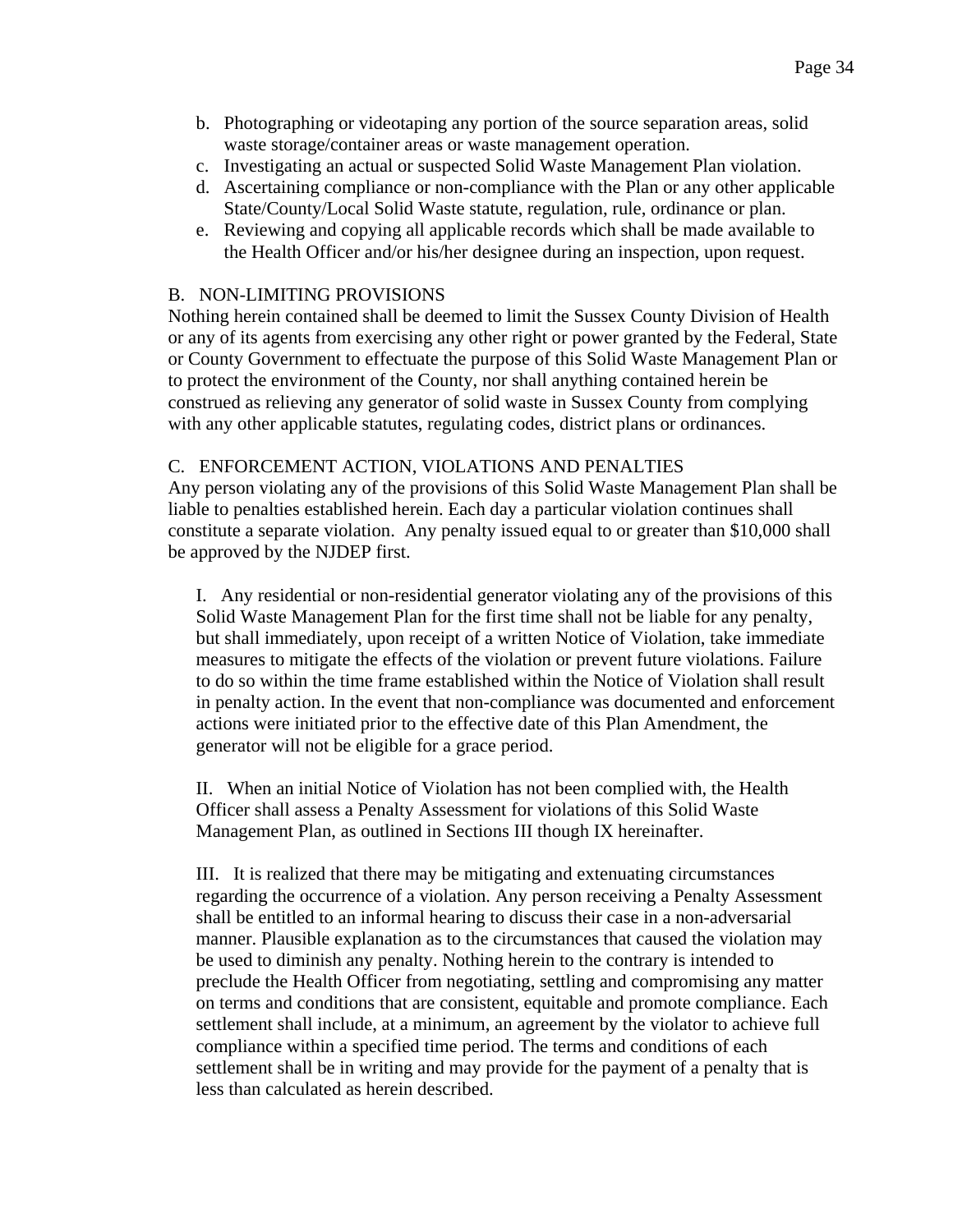IV. Penalty Assessments for Notices of Violation will be determined by N.J.A.C. 7:26-5.4 and 5.5, or by an environmental health ordinance, if such has been adopted by the Sussex County Board of Chosen Freeholders. Upon a first offense, the waste generator may be given a reasonable grace period without a monetary penalty, if the offense is found to be a minor violation by the Health Officer.

VI. Penalty Assessment for Submitting Inaccurate or False Information:

- a. The Health Officer may assess a penalty pursuant to this section against each violator who submits inaccurate information or who makes a false statement, representation or certification in any record or other document required to be submitted or maintained pursuant to the Solid Waste Management Plan, or any administrative order, or any district solid waste management plan approved.
- b. Each day, from the day that the violator knew, or had reason to know, that it submitted inaccurate or false information to the Health Officer until the day of receipt by the Health Officer of a written correction by the violator, shall be an additional, separate and distinct violation.
- c. The Health Officer shall assess a civil administrative penalty for violations described in this section based on the conduct of the violator and pursuant to State statutes (N.J.S.A. 13:1E-1, et seq. and N.J.A.C. 7:26-1 et seq.)

VII. Penalty Assessment for Failure to Allow Lawful Entry and Inspection: The Health Officer may assess a penalty pursuant to this section against any violator who refuses, inhibits or prohibits immediate lawful entry and inspection by any authorized County Health Department representative of any premises, building or facility, which the Health Department may enter and inspect pursuant to the provisions of the Solid Waste Management Plan.

Each day that a violator refuses, inhibits or prohibits immediate lawful entry and inspection by an authorized health department representative of any premises, building or facility which the Health Department may enter and inspect pursuant to the provisions of this Solid Waste Management Plan, shall be an additional separate and distinct violation.

The Health Officer shall assess a penalty for violations described in this Section pursuant to and consistent with N.J.S.A. 13:1E-1, et seq. and N.J.A.C. 7:26-1, et. seq.

VIII. Penalty Assessment for Failure to Pay a Fee:

- a. The Health Officer may assess a penalty pursuant to this section against each violator who fails to pay a fee when due pursuant to the Plan, any administrative order, or any district solid waste management plan approved.
- b. Each day a fee is not paid after it is due shall constitute an additional, separate and distinct violation.
- c. For violations described in this section, the amount of the civil administrative penalty shall be consistent with N.J.S.A. 13:1E-1, et. seq. and N.J.A.C. 7:26-1, et seq.